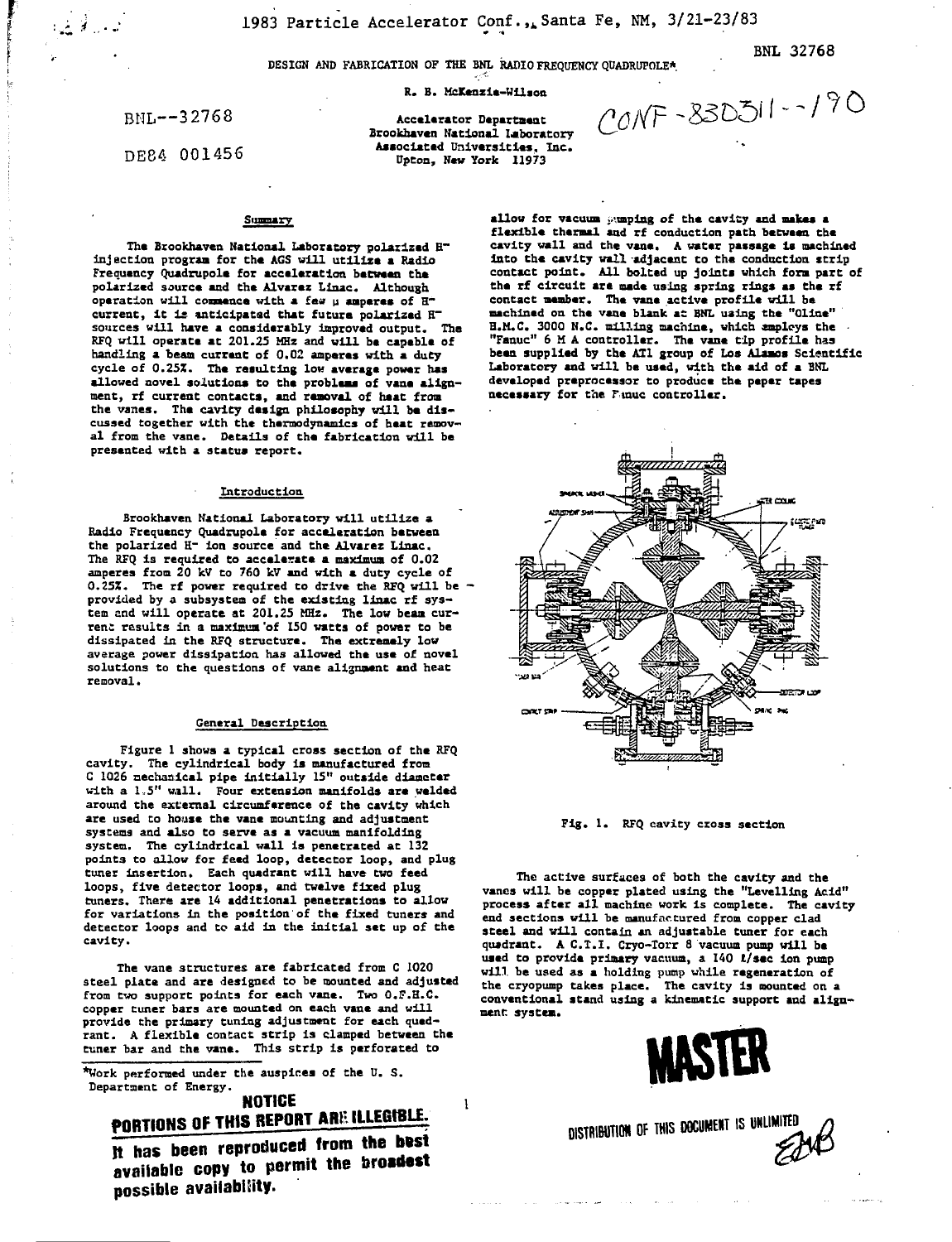### **Vane Mounting and Alignment**

**If'**

**Almost all operating KFQ structures have been designed for high bean current, high duty cycle applications. Some 70S of the rf power dissipated in the** csvity is deposited in the vane structure, the rf cur-<br>rents are at maximum on the vane surfaces. This high **current, high duty cycle application has resulted In the development of very complex vane structure designs. The need to remove a considerable amount of heat from the vanes requires water cooling of the vane structure itself. The problem of making an adequate heavy current rf contact while still maintaining flexibility for alignment adjustment gives additional complications.**



**Fig. 2. Vane mounting and adjustment system**

**The low current, low duty cycle used in the BNL RFQ allows for simple solutions to both the heat removal and vane alignment problems. Figure 2 shows the method of vane support. Each vane is supported at two points on steel shafts which are located in matching tapers. Each shaft is bolted to a mounting block again using a matching taper. The mounting blocks are bolted to brackets which are then bolted to the exterior of the cavity. Spherical washer seta and adjustment shims are fitted between the cavity and bracket while adjustment shims are fitted between the bracket and che mounting block. A locator ball and bush arc mounted between the cavity and bracket at one end of the vane while a diamond pin and bush are used at the other end of the vane.**

**Using the line between the locator ball and diamond pin as a reference, the vane may be adjusted radially, rolled, or pitched as required. The vanes carry a gun drilled hole and optical targets for ini- 'tial alignment, final alignment employs the rf signal. Variation of the shim thickness can be made in .0001" steps, in sets of four shims using the Whitworth method of lapping. Optical alignment can be made to within .002" of a required position, thereafter rf measurements will indicate the required adjustment. Figure 3 shows the assembly of the vane mounting system.**





#### **Thermal Analysis**

**The flexible contact strips provide both thermal and rf conduction paths to the cavity wall. The power dissipated in the surface of the vane is zero at the vane lip and is proportional to H^ towards the cavity wall\* In order to remove the heat from the vane a thermal gradient must exist which produces thermal stress and strain. The BNL vane mounting system is essentially a kinematic support system and will not resist bending along the vane axis, i.e., the stiffness of the vane is the only resistance to bending.**



**Fig. 4. Vane cross section, showing power and temperature distributions**